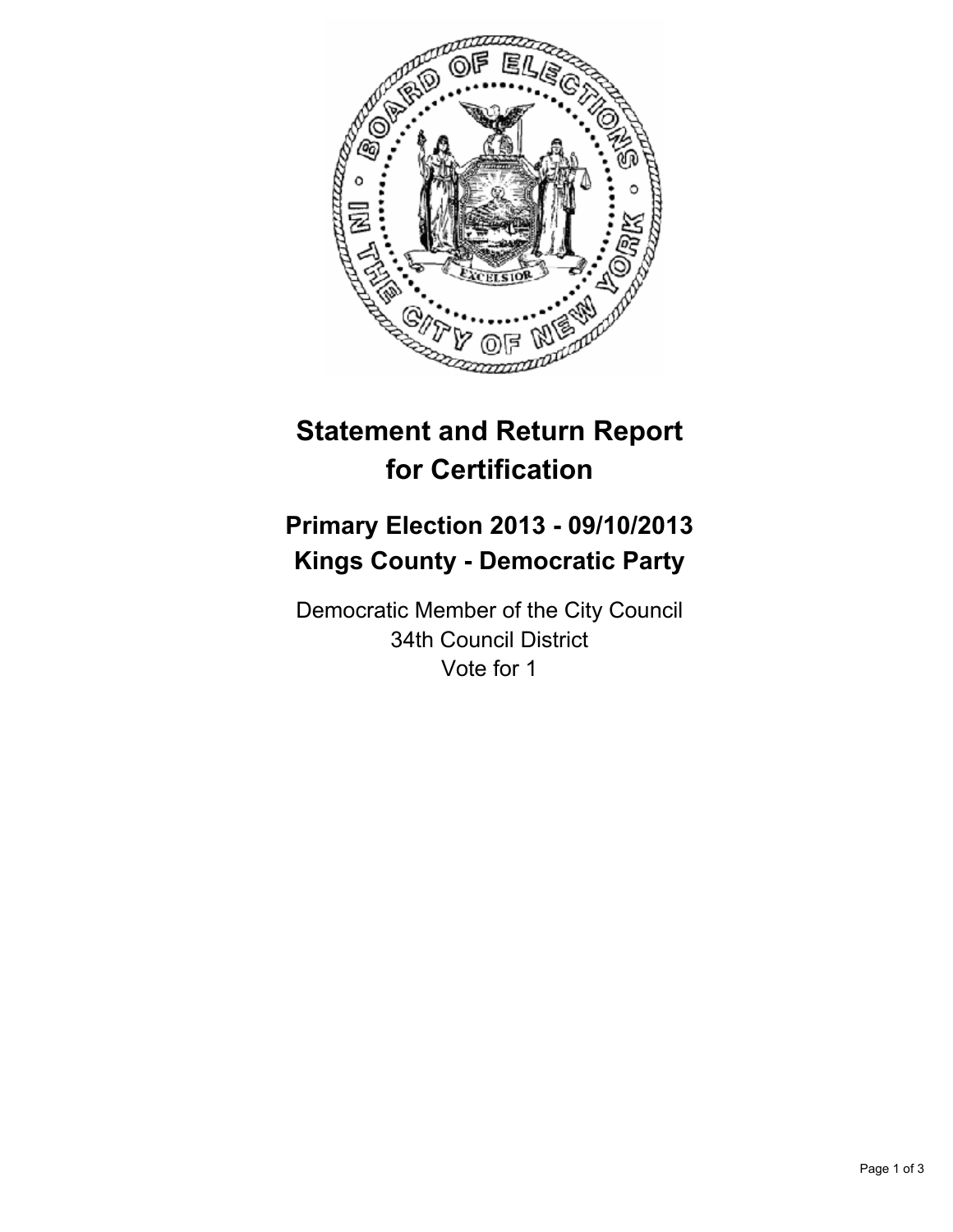

### **Assembly District 50**

| <b>EMERGENCY</b>                   | 62    |
|------------------------------------|-------|
| ABSENTEE/MILITARY                  | 54    |
| <b>FEDERAL</b>                     | 0     |
| SPECIAL PRESIDENTIAL               | 0     |
| <b>AFFIDAVIT</b>                   | 44    |
| VITO J. LOPEZ                      | 502   |
| <b>ANTONIO REYNOSO</b>             | 1,278 |
| <b>GLADYS SANTIAGO</b>             | 154   |
| <b>HUMBERTO SOTO</b>               | 90    |
| UNATTRIBUTABLE WRITE-IN (WRITE-IN) | 2     |
| <b>Total Votes</b>                 | 2.026 |

#### **Assembly District 53**

| <b>EMERGENCY</b>       | 70    |
|------------------------|-------|
| ABSENTEE/MILITARY      | 98    |
| <b>FEDERAL</b>         | 0     |
| SPECIAL PRESIDENTIAL   | 0     |
| <b>AFFIDAVIT</b>       | 157   |
| VITO J. LOPEZ          | 3,224 |
| ANTONIO REYNOSO        | 3,723 |
| <b>GLADYS SANTIAGO</b> | 525   |
| <b>HUMBERTO SOTO</b>   | 404   |
| <b>Total Votes</b>     | 7,876 |

#### **Assembly District 54**

| <b>EMERGENCY</b>       | 127   |
|------------------------|-------|
| ABSENTEE/MILITARY      | 10    |
| <b>FEDERAL</b>         | 0     |
| SPECIAL PRESIDENTIAL   | 0     |
| AFFIDAVIT              | 17    |
| VITO J. LOPEZ          | 486   |
| ANTONIO REYNOSO        | 555   |
| <b>GLADYS SANTIAGO</b> | 131   |
| <b>HUMBERTO SOTO</b>   | 75    |
| <b>Total Votes</b>     | 1,247 |